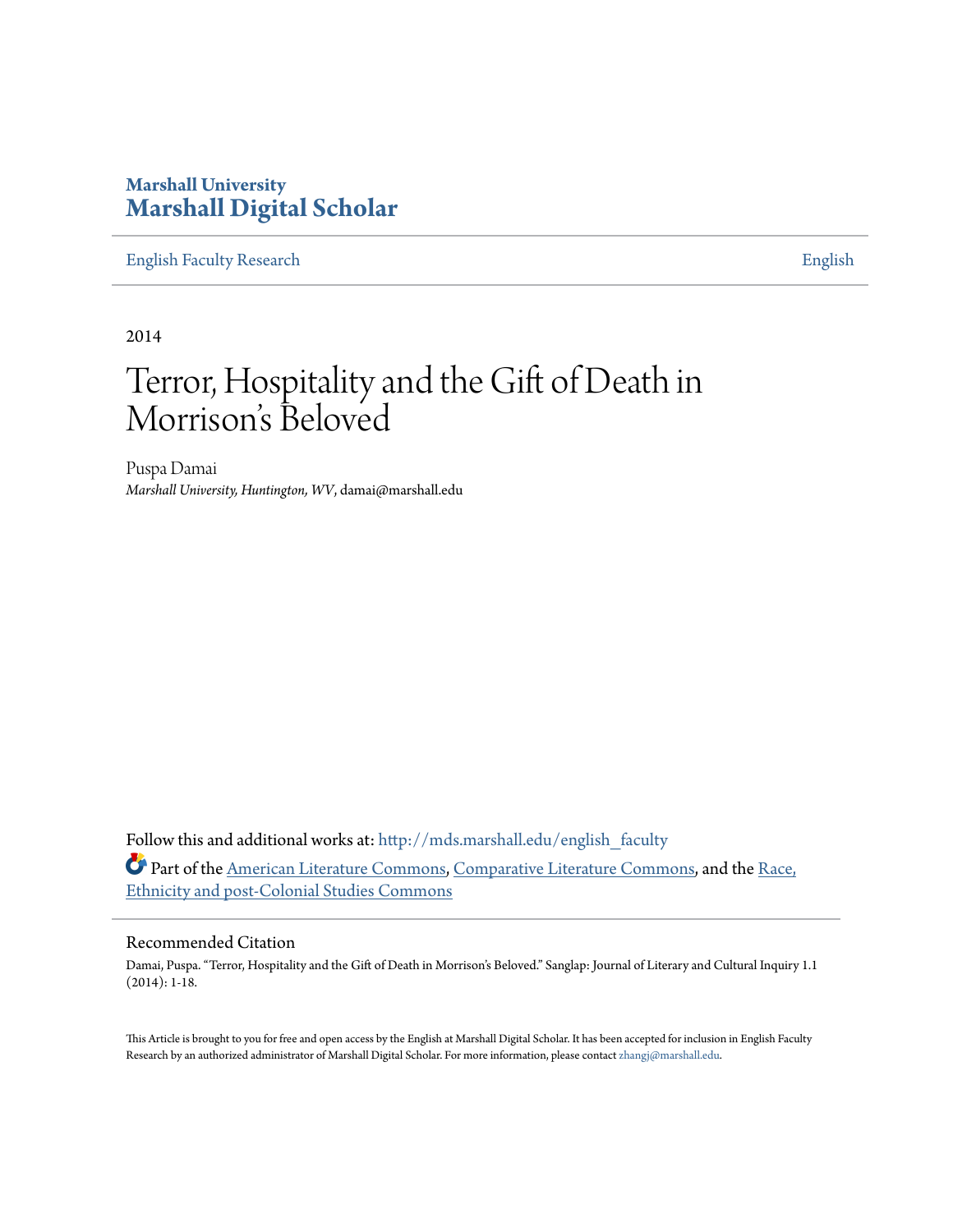# **Terror, Hospitality and the Gift of Death in Morrison's**  *Beloved*

## Puspa Damai // Marshall University, Huntington



# *Sanglap: Journal of Literary and Cultural Inquiry* **Issue:** *Terror and the Literary, Vol. I No. I*

### **Editors: Arka Chattopadhyay and Sourit Bhattacharya**

**Email: [editors@sanglap-journal.in](mailto:editors@sanglap-journal.in)**

**Link:<http://sanglap-journal.in/>**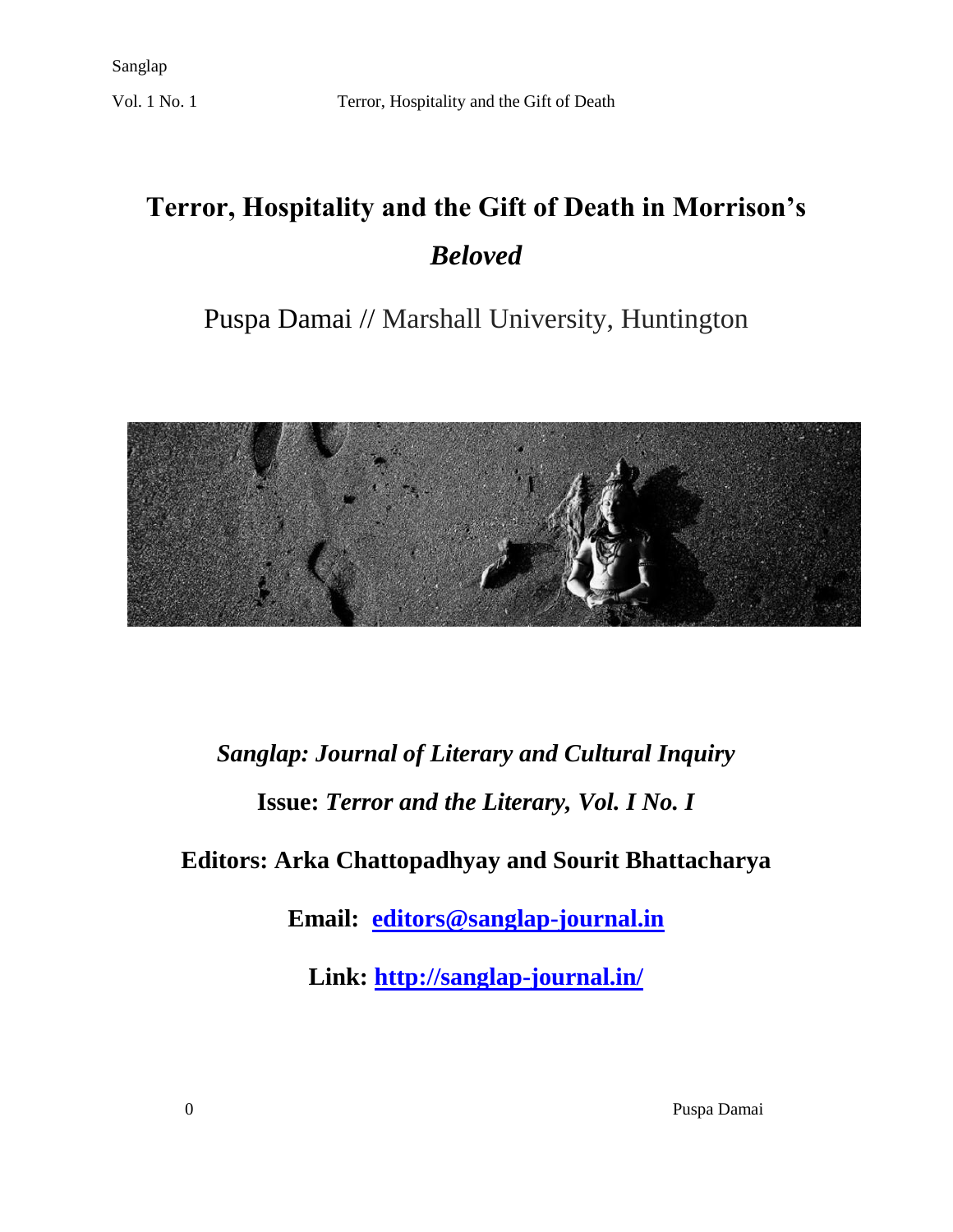### **Terror, Hospitality and the Gift of Death in Morrison's** *Beloved*

#### Autoimmunitary Terror

In the wake of the September 11 attacks, two reductionist critical paradigms have dominated contemporary theorization of terror and terrorism: "us *versus* them," and "America got what it fantasized about."<sup>1</sup> The first paradigm – mainstream in scope, rudimentary in its analytical strength, and jingoist in texture – locates the origin of terror in the other, the other of the West and of democracy. In contrast, the second paradigm – radical and theoretically sophisticated – locates terror in the virtual or phantasmatic "reality" of the West depicted in mainstream media and Hollywood movies. If the first paradigm implies that the West is threatened by a radical other from "outside," the second suggests that terrorism invites the West, to cite Slavoj Zizek, the proponent of this view, to "the desert of the real" in the fashion of Orpheus welcoming Neo in *The Matrix* (2002: 16). The second paradigm entwines hospitality and terror by interpreting September 11 as a welcome extended to the First World by its other. This article intends to scrutinize this characterization of the West as the guest of the other as terrorist. Together with the first narrative, this paradigm also fails to examine the West in general and America in particular for their long and complex history of involvement and intimacy with terror. Though diametrically opposed in their import, these two paradigms curiously converge insofar as they conflate terrorism and the Third World. Even though Zizek identifies America's disturbing obsession with "disaster movies" – which leads him to argue that September 11 is an uncanny return and actualization of America's own terrorizing fantasies, he also depicts terrorists as the other, the outsider, the Third World. Framing the discussion of the September 11 attacks in the Lacanian discourse of the Real, Zizek writes that before the World Trade Center collapse "we lived in our reality, perceiving Third World horrors as something which existed (for us) as a spectral apparition on the (TV) screen – and what happened on September 11 was that this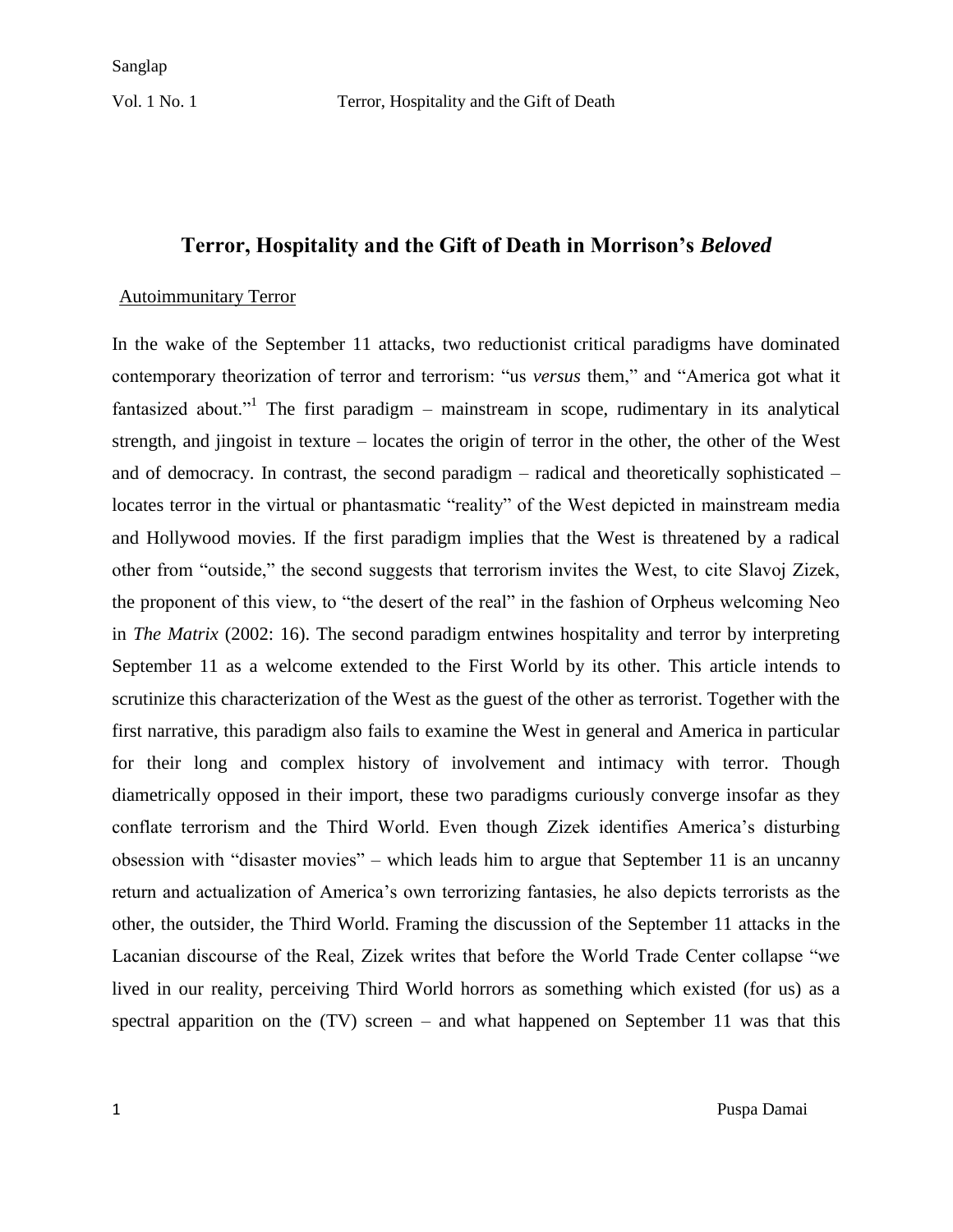#### Vol. 1 No. 1 Terror, Hospitality and the Gift of Death

fantasmatic screen apparition entered our reality" (Zizek 16). In other words, September 11 is the becoming real of the Third World from the disaster movies in order to invade the First World. But terror in the United States runs deeper and historically further back than Zizek's disaster movies and closer to home than Samuel Huntington and Company's "us versus them" narrative. In this essay, I propose that we move beyond these two paradigms in order to engage with and critically examine the history of terror within the United States. I contend that a look at Toni Morrison's *Beloved* allows us a vantage point to scrutinize the scenes and sites of terror closer to "home" in the United States, which in turn would complicate and expand our constricting understanding of terrorism as the threat from or invasion by the other.<sup>2</sup> Instead of being a relatively recent phenomenon, terror in the United States has a complex and long history.

America has historically sought regeneration through violence against Native Americans and other minorities. Patrick Wolfe misses the point when he restricts what he dubs as the "logic of elimination" to the violent displacement of "Indians," and excludes African Americans from the settler colonial structure in the United States (2006: 389). As Charles W. Mills has shown, "the incredible body count of slaving expedition, the Middle Passage, "seasoning" and slavery itself; the state-supported seizure of lands and imposition of regimes of forced labor" in the U.S. resulted in the "ontological shudder" of "white terror" (1997: 83, 86).

Reading *Beloved* in relation to terror is a critical exercise not completely foreign to the Morrison scholarship. Morrison herself relates the novel to terror and torture in her interview "The Pain of Being Black" (1994), where she reveals that during her research for the novel, she discovered multiple instances of "torturous restraining devices" such as bells and masks used to track slaves or to stop them from eating the sugar cane. These devices were different from "the restraining tools, like in the torture chamber" (Morrison 258), for the slaves must wear them even when they worked. The mask had holes in them but "it was so hot inside that when they took them off, the skin would come off" (Morrison 257). The novel historicizes terror in the United States without failing to yield critical insights into the nature of present day terrorism. One is bound to encounter terror whichever angle one adopts to interpret *Beloved.* If one reads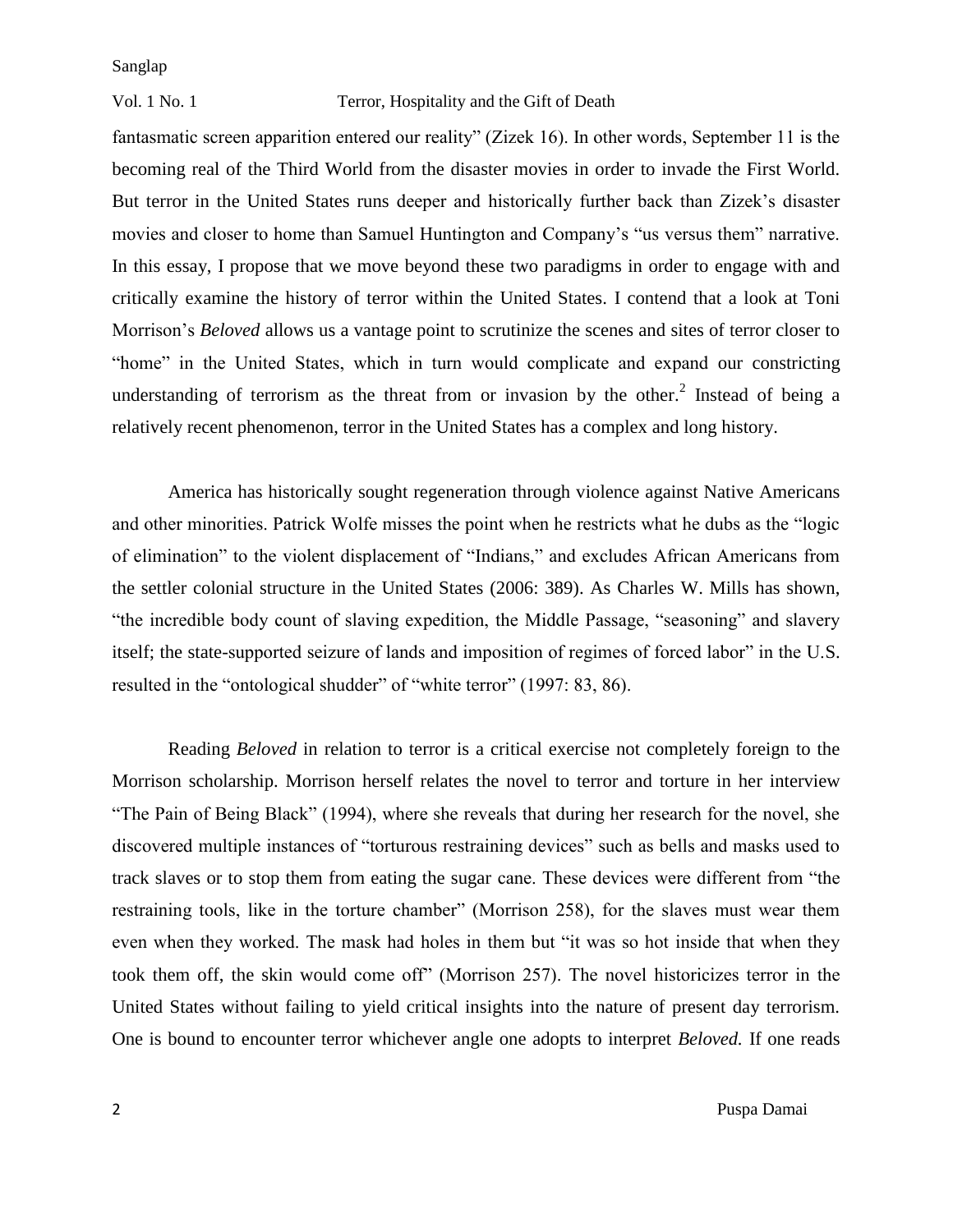#### Vol. 1 No. 1 Terror, Hospitality and the Gift of Death

the novel as a neo-slave narrative, one ends up finding torture of slaves in the South.<sup>3</sup> When we deploy the lens of trauma studies, we discover in the novel Morrison's attempts to speak the unspeakable collective memories of African Americans. It is a rich haunt for those hunting for the gothic involving haunted houses, ghosts and the fear associated with the return of the undead. Even innocent categories such as parental love become murderous, revengeful, excessive, horrific and transgressive. And of course, if we look at the question of race and gender, we not only see whiteness associated with terror, but we also find the signature of terror and torture inscribed on the body of the protagonist, Sethe. bell hooks writes that, in *Beloved*, "the memory of terror is deeply inscribed on the body of Sethe and in her consciousness, and the association of terror with whiteness is so intense, that she kills her young so that they will never know the terror" (2009: 103). Without realizing it, critics who have examined *Beloved* from as diverse a perspective as trauma theory, slavery, the Civil War, feminism, race or the gothic, have articulated the horror and the terror in her works. J. Hillis Miller directly examines the novel from the point of view of terrorism today as if to suggest that *Beloved* anticipated the suicidal terrorist attacks of September 11 and the War on Terror.

Miller finds *Beloved* "an uncanny, even a terrifying or terrorizing, book" (2007: 27). He provides three evident reasons for his characterization of the novel as a terrorizing text: a) "It raises ghosts, the ghosts of those sixty million or more African Americans whom or whose forefathers and foremothers we white people brought to the US as slaves and domesticated within our borders. *Es spukt*" (Miller 27). b) It moves from clearly defined boundaries to a disquieting borderland (Miller 28). c) It "exemplifies" what Miller following Jacques Derrida calls the logic or structure of autoimmunity, which Miller defines as the structure of "the body's immune system repelling foreign invaders and turning its immune system against itself" (Miller 31). This logic of autoimmunity enables Miller to claim that the novel is rooted in a communitarian logic which Sethe compares to the suicide bombers of September 11:

It [the logic of autoimmunity] is essential also to understanding the behavior of individuals within that community, as in Sethe's decision to cut her baby daughter's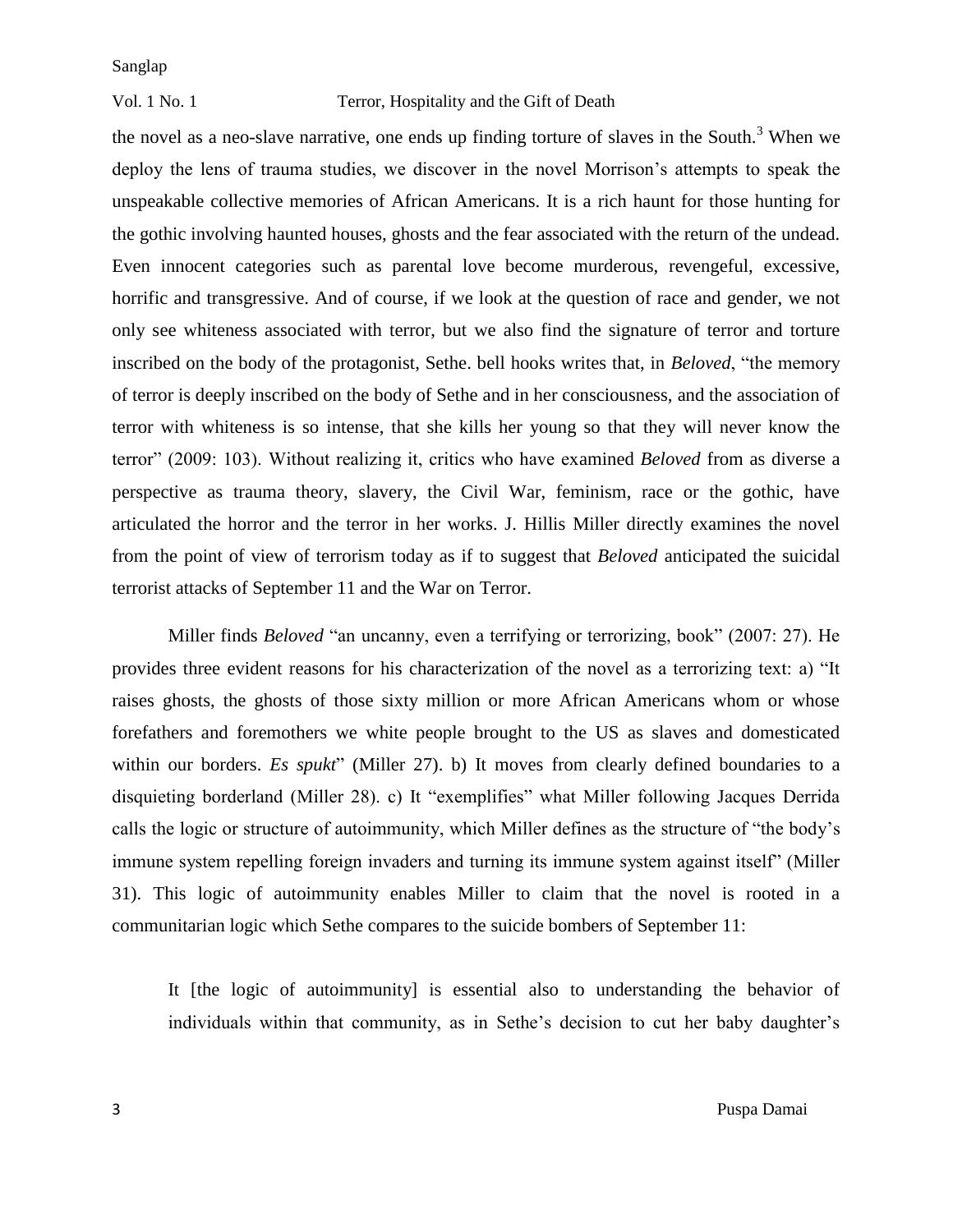#### Vol. 1 No. 1 Terror, Hospitality and the Gift of Death

throat with a handsaw so she can get her to safety on the other side, that is, to kill the best part of herself. In a similar way, the behavior of Islamic "terrorist" suicide bombers only makes sense if we take into account their belief that they will become holy martyrs and go straight to a glorious life in heaven, just as the behavior of George W. Bush and Company only makes sense in the context of their belief that the end of the world is at hand and that only the Christian faithful will be saved, and just as, Derrida observes, the techno-capitalist system depends on faith in the working of more and more complicated machines whose functioning we do not understand. (Miller 31)

On the one hand, Miller's identification of the structure or logic of autoimmunity effectively explains Sethe's "suicidal" act of destroying the best part of herself in order to preserve it, thereby making her a figure closer to contemporary terrorists than to nineteenth century fugitives. By comparing Sethe to George W. Bush and even to the slaveholders (which he does elsewhere in the essay), Miller's universalist presentist theoretical approach runs the risk of erasing the history of slavery, the structure of empire and African Americans' resistance against slavery. Miller firmly locates Sethe's terroristic suicide in African American community, thereby casting her actions as communal or collective; but he also traces the similarities between Sethe and suicide bombers or Bush without showing their relationship with one another. His universalist indifference to singularity not only does injustice to Sethe's desperate act of ethical transgression and the resultant trauma and suffering, but he also does injustice to Derrida's deconstruction. If deconstruction represents a singular event of difference intending to destabilize any universalist and presentist (grand)narratives or politics, any discussion resurrecting the logic of self-similarity, ipseity or purity would only be a target for a deconstructionist critique, not a product of a deconstructionist analysis.

Miller cites Derrida's discussion of autoimmunity in parts only without paying much attention to the philosopher's extensive analysis of the topic in *Philosophy in the Time of Terror* where he identifies three important moments of autoimmunitary terror: a) suicidal autoimmunity represented by the suicide bombers of September 11, but also by "the suicide of those who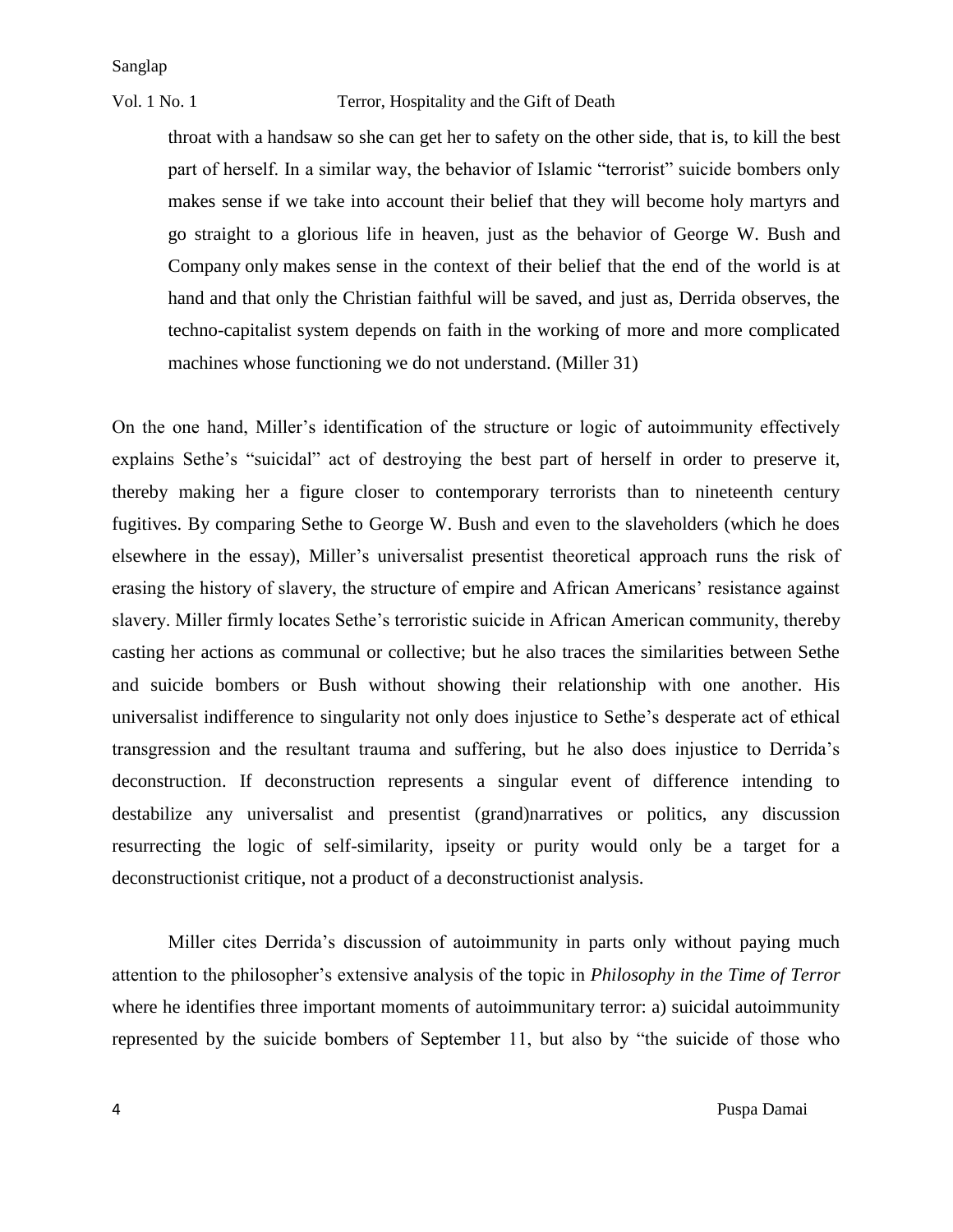#### Vol. 1 No. 1 Terror, Hospitality and the Gift of Death

welcomed, armed and trained" the bombers in the United States (Derrida 2003: 95); b) traumatic autoimmunity visible in the wound inflicted by the events of September 11 which "remains open by our terror before the *future* and not only the past . . . A weapon wounds and leaves forever open an unconscious scar, but this weapon is terrifying because it comes from the to-come, from the future" (96-97); c) autoimmunitary repetition compulsion in which one act of terror initiates reprisals in person or by proxy ad infinitum (200).

It is not difficult to see that Derrida's concept of autoimmunitary terror involves much more than Miller's universally applicable fractal logic of community which emphasizes only one aspect of autoimmunity: (de)construction of boundaries by destroying self-immunity. Miller does not see any difference between the events of September 11, Bush's war on terror, Sethe's killing of her daughter, and the borderland experiences of *any* community. Derrida, on the other hand, suggests that September 11 is a singular event not just because the target of the attack was the World Trade Center in New York, the business capital of America, but also because it was doubly suicidal and traumatic and it initiated repetition compulsion ad infinitum. Going beyond the communal beliefs of the terrorists, Derrida locates in the events an open wound that refuses to heal. If we translate Derrida's language of terror and wound into the discursive world of *Beloved,* what is most terrorizing in the novel is not just Sethe's autoimmunitary killing of her daughter through which she destroys her own immunity or defenses in her bid to save the best part of herself. It is what follows the event or what still remains *to come* in the novel – the arrival of the ghost, and later of Beloved herself as guest in order to terrorize Sethe and other survivors of slavery. The fractal logic of self-similarity does not seem to fully explain the energy and terror unleashed by the ghost and Beloved's resurrection. What terrorizes the most in the novel is the unexpected coming back of Beloved first as a venomous baby ghost, then as her resurrected self. The arrival of the ghost and the return of Beloved as a revenant surpass the logic instituted by Sethe's act of murder, thereby making them matters of absolute aporia, incomprehension and undecidability. We cannot prepare for these events as they exceed our horizons of expectations. One can only face them in fear and trembling in our utter unpreparedness.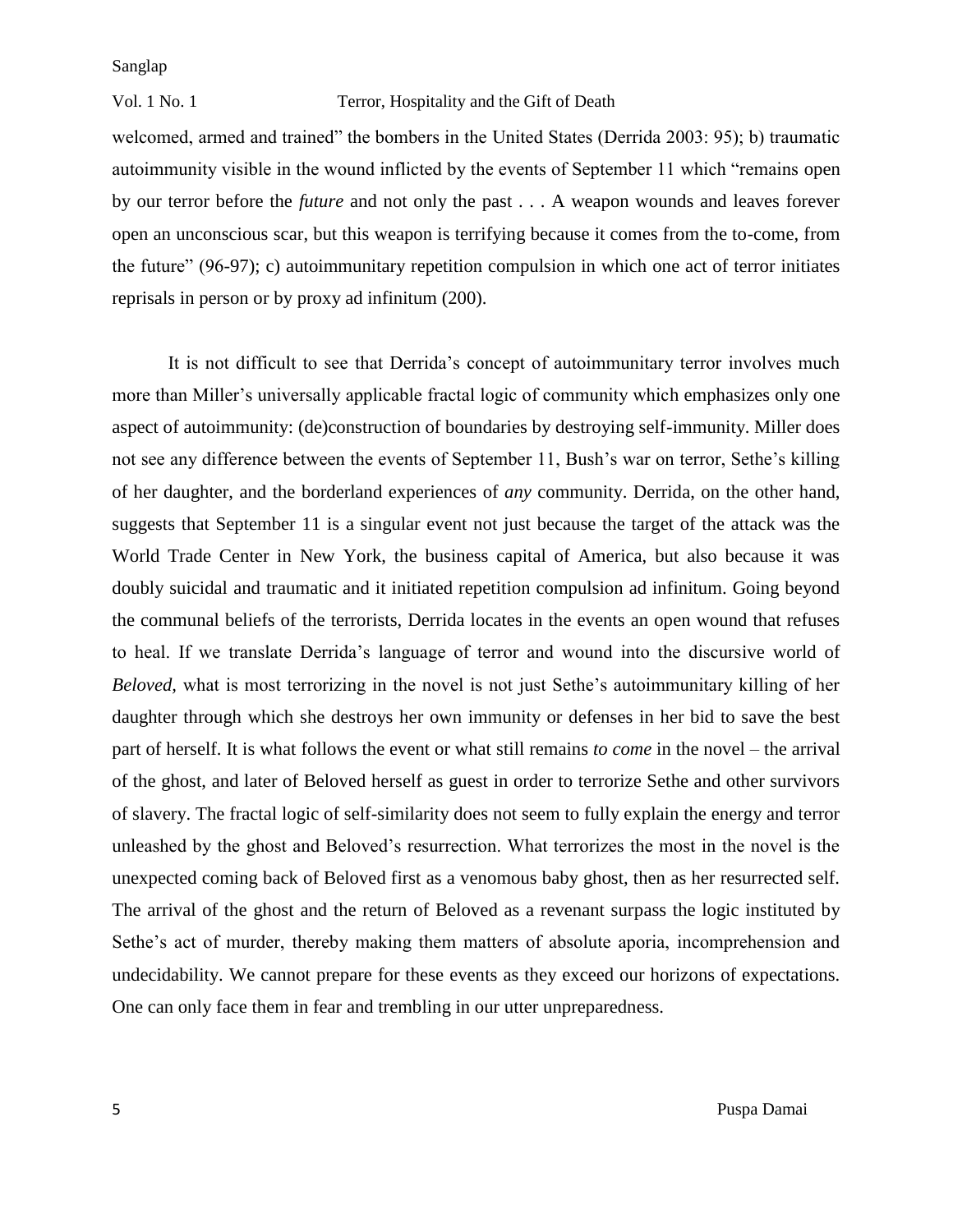#### Vol. 1 No. 1 Terror, Hospitality and the Gift of Death

If Miller's analogy (in which Sethe is compared at once to the suicide bomber, the slaveholder and Bush, the commander-in-chief in America's war on terror), triumphantly identifies Sethe as an agent of terrorism, Derrida's autoimmunitary terror underscores the opposite of identification, knowledge and comprehension. In *Philosophy in the Time of Terror,*  Derrida underscores the "question of knowledge" vis-à-vis September 11, and he notes that "what remains 'infinite' in this wound, is that we do not *know* what it is and so do not know how to describe, identify, or even name it" (94). For Derrida, a singular event such as September 11 represents the very "horizon of non-knowledge," or "the non-horizon of knowledge," which marks our "powerlessness to comprehend, recognize, cognize, identify, name, describe and foresee" (94). If we deploy Derrida's insights to examine terror in *Beloved* we must begin not with any universalist analogy or structure of autoimmunity, but with this singular terror of notknowing the nature of Sethe's acts and the wound that her actions open or the ghosts that they resurrect.

While attempting to relate the circumstances of Beloved's killing to Paul D, one of the ghostly apparitions from her past life in Sweet Home, Kentucky, Sethe starts circling around the room, gnawing on something other than the point she was trying to get at. This is how the narrator captures Sethe's inability of knowing or communicating what she did:

Sethe knew that the circle she was making around the room, him, the subject, would remain one. That she could never close in, pin it down for anybody who had to ask. If they did not get it right off – she could never explain. Because the truth was simple, not a long drawn-out record of flowered shifts, tree cages, selfishness, ankle ropes and wells. Simple: she was squatting in the garden and when she saw them coming and recognized the schoolteacher's hat, she heard wings. Little hummingbirds stuck their needle beaks right though her headcloth into her hair and beat their wings. And if she thought anything, it was No. No. Nono. Nonono. Simple. She just flew. Collected every bit of life she had made, all parts of her that were precious and fine and beautiful, and carried, pushed, dragged them through the veil, out, away, over there where no one could hurt them. Over there. Outside this place, where they would be safe. (Morrison 163)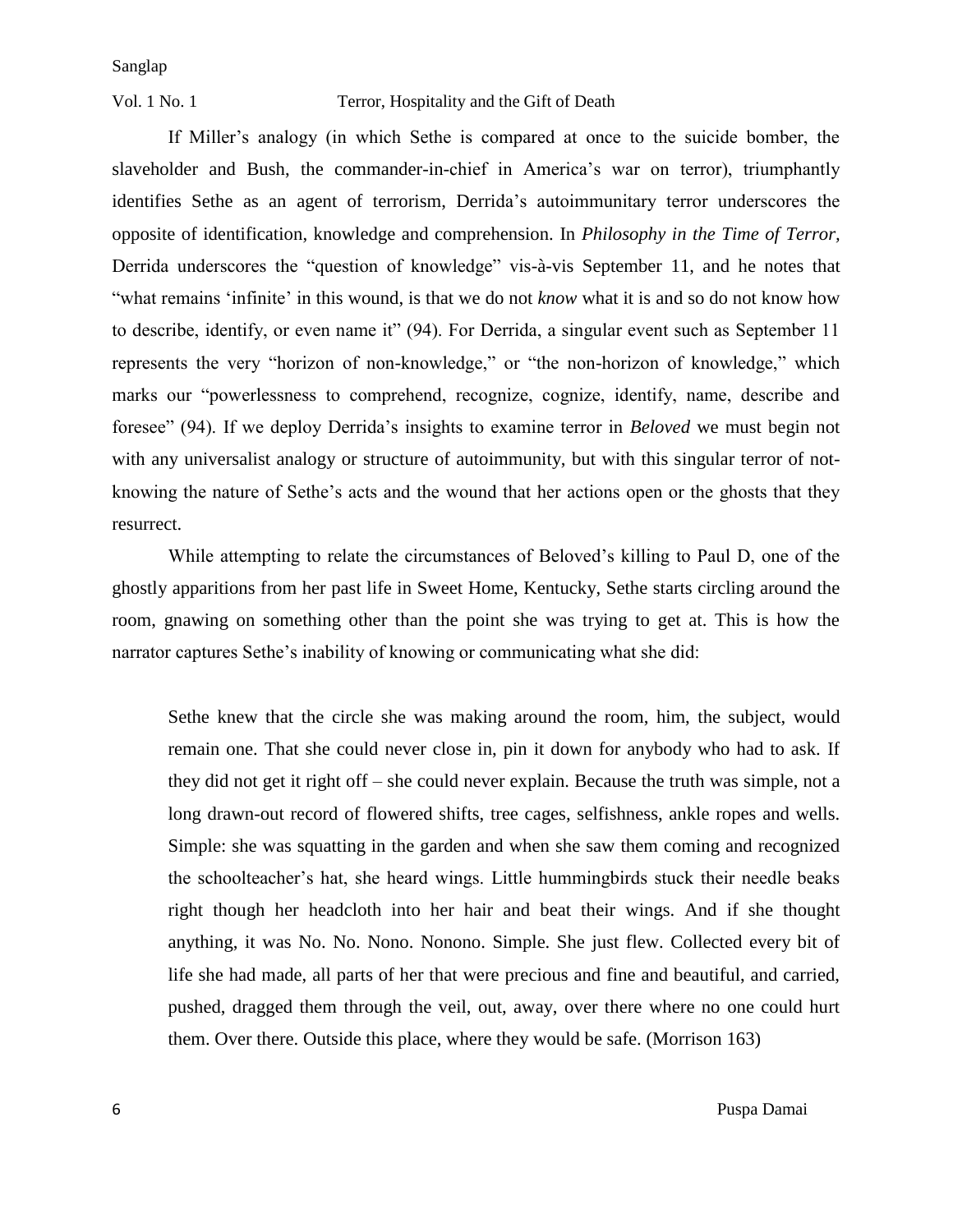Sethe needs to go in circles when attempting to explain the circumstances of her daughter's death not just because, as a traumatic experience, it is difficult for her to talk about it. Unlike her careful and daring planning to escape from Sweet Home, Kentucky (even though in the escape too she had to improvise constantly because her husband failed to keep an appointment), her action after the arrival of the slave catchers was mostly spontaneous – that is why she describes it as simple. There was no time to think about it, and when everything was done, she was not sure what she had done; and she was also not sure about the consequences or effects of her actions. Thus in contrast to Miller's comparison between a slaveholder's exposure and autoimmunitary terror in which he risks a terrifying and apparently self-destructive act of killing what profits him, Sethe's decision to kill her daughter – which she does not admit as killing, rather she calls it carrying her over there to a place of safety – was not the same as the elaborate devices of torture such as the ankle ropes, tree cages or wells erected by her ex-masters. Not that it is simply difficult for her talk about it (on the contrary it was so simple), but that she does not know how to discuss with others the reasons, significance or meaning of her actions. That is the case because what she committed cannot be explained in terms of reason, calculation, justification, duty, ethics, family, selfishness or profit and loss.

#### The Double Gift of Death in *Beloved*

Sethe's transgressive act of "love" (described by Paul D as "thick love") entails absolute not-knowing, which exceeds all expectations or justification, and resembles what Derrida would call the gift of death. In *The Gift of Death* (1996), Derrida examines the aporia of the gift of death through the example of Abraham's sacrifice of his son. Derrida argues that while it is too easy to interpret Abraham's sacrifice of his son as God's command through which God wanted to cause fear and trembling in Abraham, it can also be said to produce another form of terror which Derrida calls "*mysterium tremendum*." Derrida interprets God's injunction to sacrifice Isaac and God's intervention at the last moment as a timeless moment (a moment that does not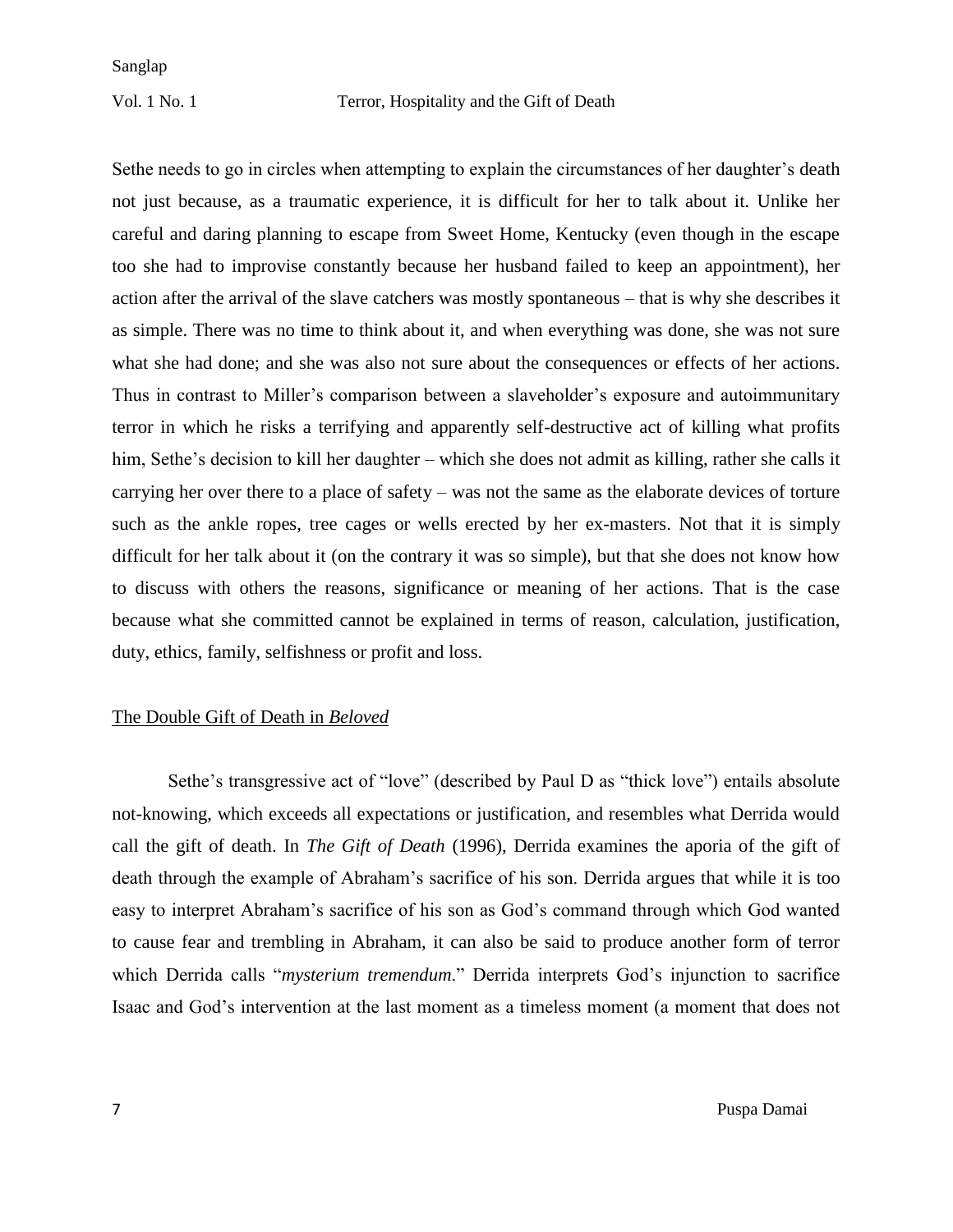#### Vol. 1 No. 1 Terror, Hospitality and the Gift of Death

allow enough time to act) in which he wants a gift in the form of a sacrifice as a sign of Abraham's unconditional love for God. God, according to Derrida, seems to entreat that:

I see that you have understood what absolute duty means, namely how to respond to the absolute other, to his call, request, or command. These different registers amount to the same thing: by commanding Abraham to sacrifice his son, to put his son to death by offering a gift of death to God, by means of this double gift wherein the gift of death consists in putting to death by raising one's knife over someone and of putting death forward by giving it as an offering, God leaves him free to refuse – and that is the test. The command requests, like a prayer from God, a declaration of love that implores: tell me that you love me, tell me that you turn towards me, towards the unique one, towards the other as unique and, above all, over everything else, unconditionally, and in order to do that, make a gift of death, give death to your only son and give me the death I ask for, that I give to you by asking you for it. (71-72)

The gift of death does not follow any "logic" – it is illogical, irrational, un-structured, and unethical. It is the condition of unconditional love – the love that Abraham must demonstrate both for his son who he is about to sacrifice, and for God who his son is an intended gift to. One cannot present anything as a gift without valuing it highly; in the same way, one cannot claim to have sacrificed someone whom one does not love. Sethe's murder of Beloved is such a gift of death through which she demonstrates her utmost and unconditional love for her daughter. She loved her daughter so much that she had, as Derrida would say about Abraham and his son, "the courage to behave like a murderer in the eyes of the world and of your loved ones, in the eyes of morality, politics, and of the generality of the general or of your kind" (72). Sethe must pass through this ordeal or terror, this *mysterium tremendum*, in order to make sure that she can respond to the call of her singular duty; that she is willing to, and capable of fulfilling her absolute duty beyond all laws, regulations, expectations and logic of duty as a mother, even when and especially when that duty requires the gift of death. One of the two major differences between Abraham and Sethe would be that if the former grounds his sacrifice on the call from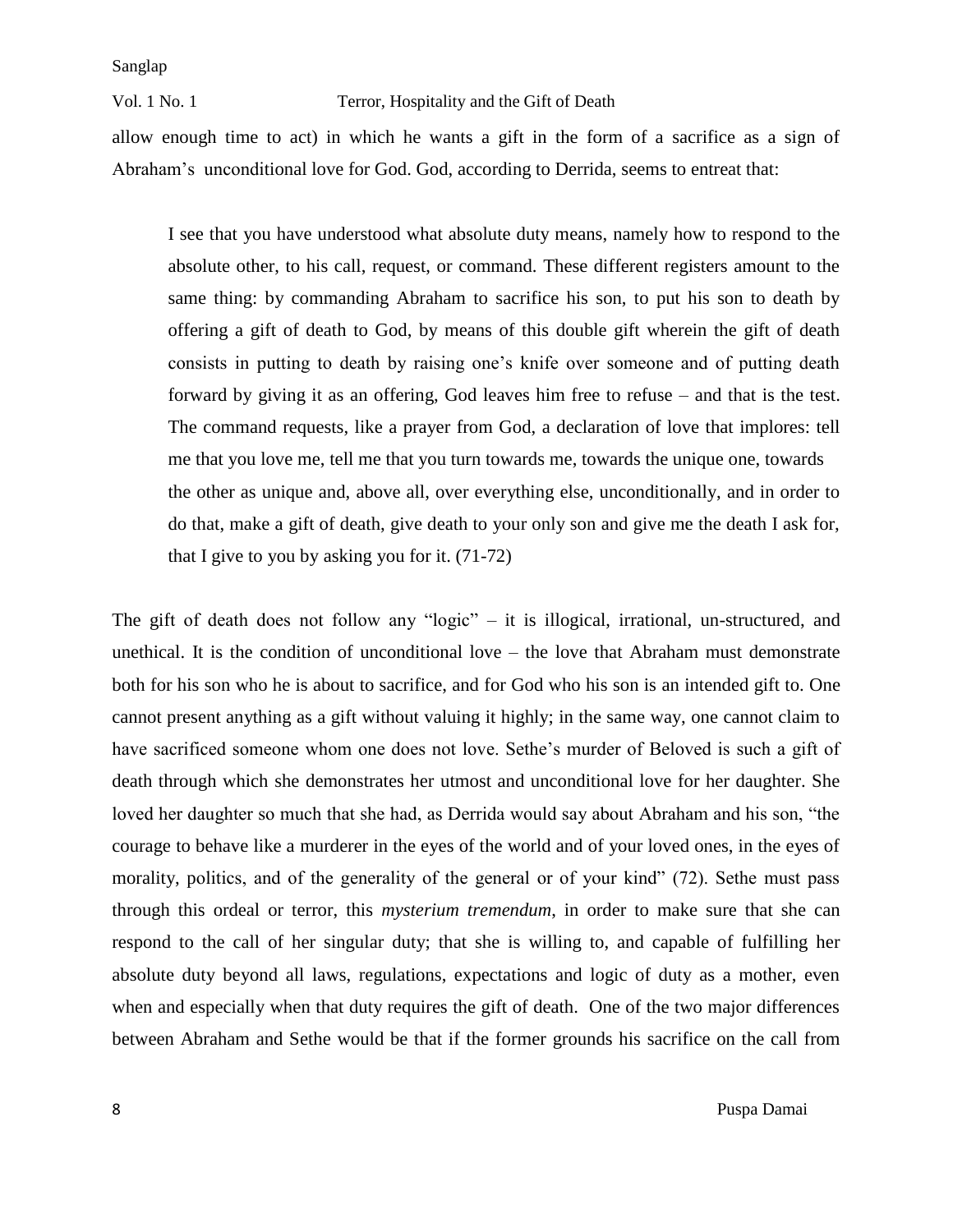#### Vol. 1 No. 1 Terror, Hospitality and the Gift of Death

the absolute other – God, Sethe only listens to the fury inside her, to the unformulated, unrepresentable or unknown something called the little hummingbird desirous to break free from the cage. The other major difference is that if Abraham gets a timely divine intervention which prevents him from actually killing his son, no such interferences occur in Sethe's case; as a result of which her terrorizing experience of the gift of death together with its fear and trembling remains endless and perpetual.

This gift of death as the condition of responsibility in *Beloved* opens a new dimension in which Sethe cannot and should not die for her daughter, instead she gives the gift of death to Beloved not in order to get rid of her nor in order to be free from a mother's responsibility in the face of recapture, but in order precisely to reassert her responsibility, so as to make sure that she responds to the command or the prayer coming from herself and her daughter that she save the best part of herself from schoolteacher. Where schoolteacher finds nothing to respond to, nothing to claim – "there was nothing there to claim" (149) – thereby making a mockery of Miller's comparison between the slave and the slave-master, Sethe claims Beloved as her daughter; and she receives her back (from the cruel economy of slavery) as a gift by giving the gift of death to her. This double gift reveals the condition of hospitality in the novel.

As Emile Benveniste has shown, "the foundation of the institution of hospitality" lies in exchanging gifts (1973: 77). He argues that hospitality involves the notion of reciprocity in which "a man is bound to another by the obligation to compensate a gift or service from which he has benefitted" (77). For Benveniste, this results in a compact or agreement of hospitality. It is the duty (*munus*) of a guest to give a gift to the host. The one who fails the obligation to make the due return is called "*immunis*" or the one who does not fulfill his or her duty, does not reciprocate in the exchange of gifts (79). In this sense autoimmunity – which contains the same root as in "*immunis*" or non-reciprocity – would imply a giving in which there is no expectation of return. Sethe's gift of death is autoimmunitary not because her act is communally selfdestructive like that of a suicide bomber, but because it is an asymmetrical form of gift giving or hospitality in which one gives without expecting anything in return. To put it differently,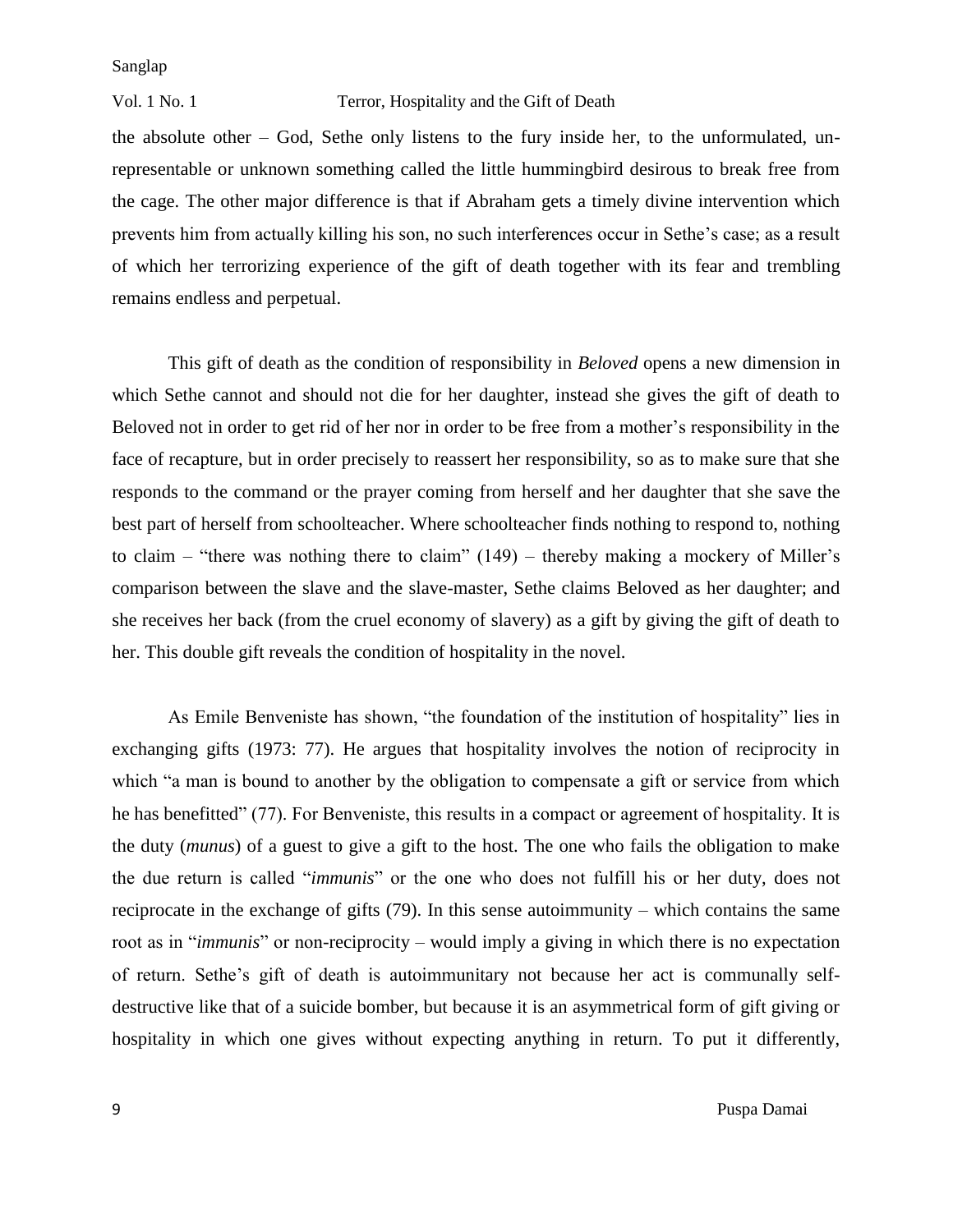#### Vol. 1 No. 1 Terror, Hospitality and the Gift of Death

"immunitary" giving, which defies communal rules of reciprocity or all recognized laws of hospitality, is a kind of gift giving in a situation of hospitality in which the host or guest has no idea what he or she will receive, if at all, in return. Unlike the communal agreement or compact, which Benveniste locates at the heart of the institution of hospitality, this radical hospitality, begins with the law of "immunity" that frees the guest or the hosts not only from any obligations or expectations of reciprocity but also of identification or of being an identifiable, located and cognizable human subject. A guest in the framework of reciprocal, communal and cosmopolitan hospitality is a stranger, xenos or visitor, but an arrivant in an immunitary context of hospitality is more like the "ghost," who as Benveniste shows, is at once host, guest and enemy. Such a guest does not represent the return of the repressed inasmuch as he or she is a revenant asymmetrical to the structure which gave it the gift of death. His or her return is asymmetrical insofar as we cannot prepare for the guest's arrival nor can we ascertain the time or location of the revenant.

The autoimmunitary terror in *Beloved* results not just from Sethe's gift of death through which she assumes her responsibility as mother. It rather comes from her being a party in the immunitary and asymmetrical relation of gift-giving and hospitality in which she does not know what/who arrives at her door steps, and when. In *Of Hospitality*, Derrida describes this transgressive hospitality as hyperbolic or unconditional hospitality (2000: 75). He notes that in hyperbolic and autoimmunitary hospitality such as the one we see taking place in *Beloved*, "the host becomes a retained hostage" (Derrida 107). Derrida adds that "[e]veryone is hostage to the dead man, beginning with the favorite host" (107). Sethe's responsibility as mother who gives the gift of death to her daughter makes Sethe a hostage of the revenant that revisits her first as a ghost then as an incarnation which she believes is her daughter resurrected. The gift of death as an event thus is sandwiched between the experience of terror and responsibility of hospitality.

#### Hospitality in *Beloved*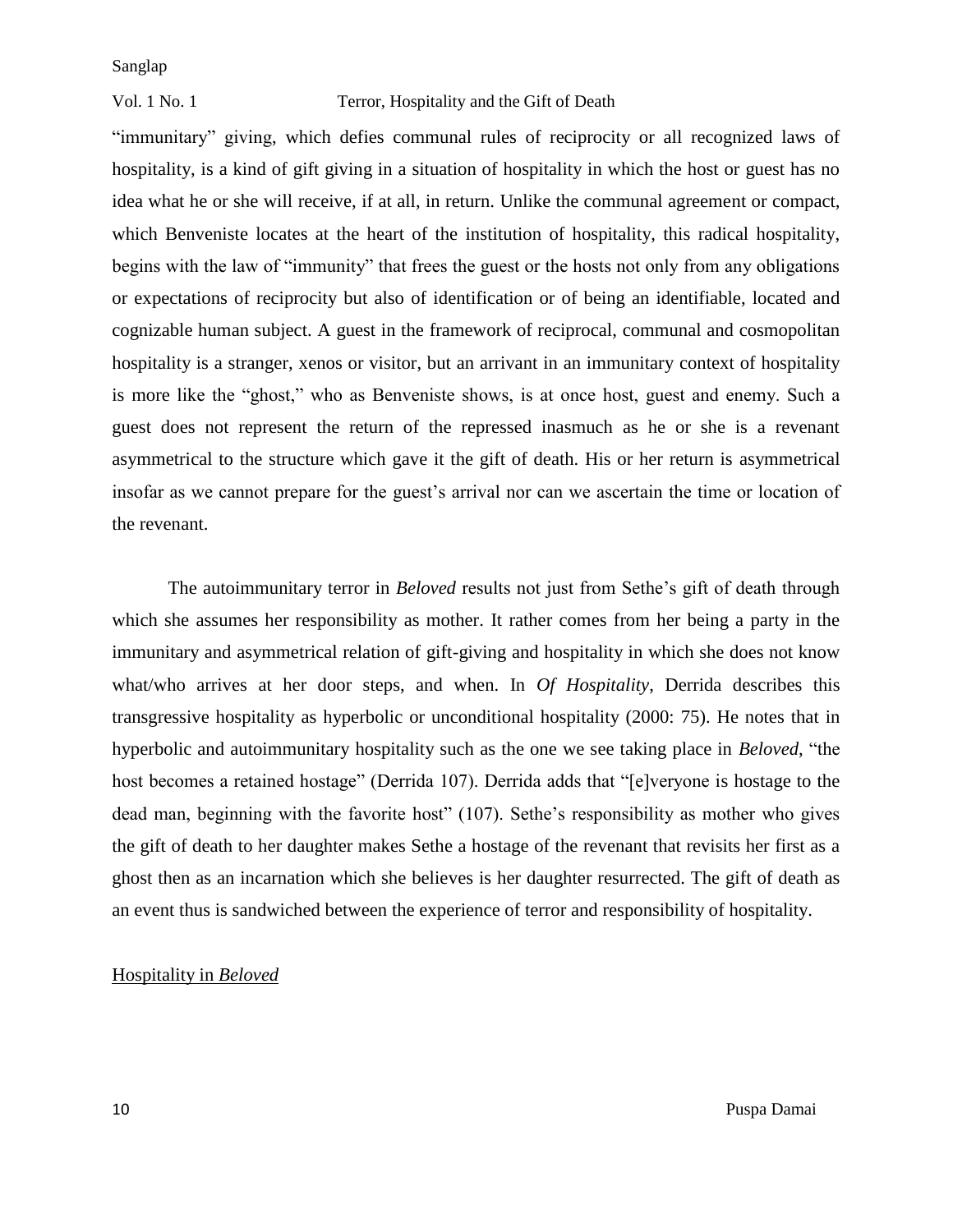#### Vol. 1 No. 1 Terror, Hospitality and the Gift of Death

Hospitality is at work in *Beloved* at three different sites: geographical, physical, and spectral. As a fugitive from a slave-state, Sethe's journey from South to North in search of freedom and refuge represents the first site of hospitality, which, as we all know is filled with terror. Whenever I look through the windows of my campus office in Huntington and see Kentucky on the other side of the Ohio river, and watch the traffic moving seamless across the bridges that connect the Tri-States, I think about Sethe or Margaret Garner. I cannot imagine that this contiguous and now almost identical terrain could have been so hazardous for a fugitive like Sethe, who must have risked her life at every step from Sweet Home [where "rape seemed the solitary gift of life" (Morrison 10)] to Cincinnati [where a tragedy and terror awaited her]. Morrison compares this journey to "hurting" as she describes Sethe's encounter on her way to Cincinnati with Amy Denver, who massages Sethe's swollen and bruised feet and says: "It's gonna hurt now. . . Anything dead coming back to life hurts" (Morrison 35). As both take each other to be ghosts, this meeting only gives a premonition of more spectral things to come. The house, 124, the ghost haunts "was a way station where messages came and then the senders" (65), which confuses hospitality with haunting. As Homi Bhabha reminds us, "we see how [in *Beloved*] the most tragic and intimate act of violence is performed in a struggle to push back the boundaries of the slave world" (1994: 17). The confusion of terror and home and hospitality is also captured by Achille Mbembe, who argues that a colonial space is "a place of terror and horror," resulting from the colonial potentate's torture of the colonized subject (2010: 48). Even though Sethe escapes the South, its torture and horror will forever haunt her, and the North as a place of refuge will never be free from the horror of the colony.

The play of bodies appearing and disappearing, and bodies as sites of torture as well as nurture constitute the second site of hospitality in *Beloved.* Sethe literally explodes while giving birth to Denver on her way to Cincinnati. Upon her arrival, Baby Suggs notices that she is "all mashed up and split open" (135). When seeing Sethe's back, Amy exclaims: "'It's a tree, Lu. A chokecherry tree. See, here is the trunk – it's red and split wide open, full of sap, and here's the parting for the branches'" (Morrison 75). Sethe recalls how "'Schoolteacher made one [boy] open up my back, when it closed it made a tree'" (17). These explosions differ from both the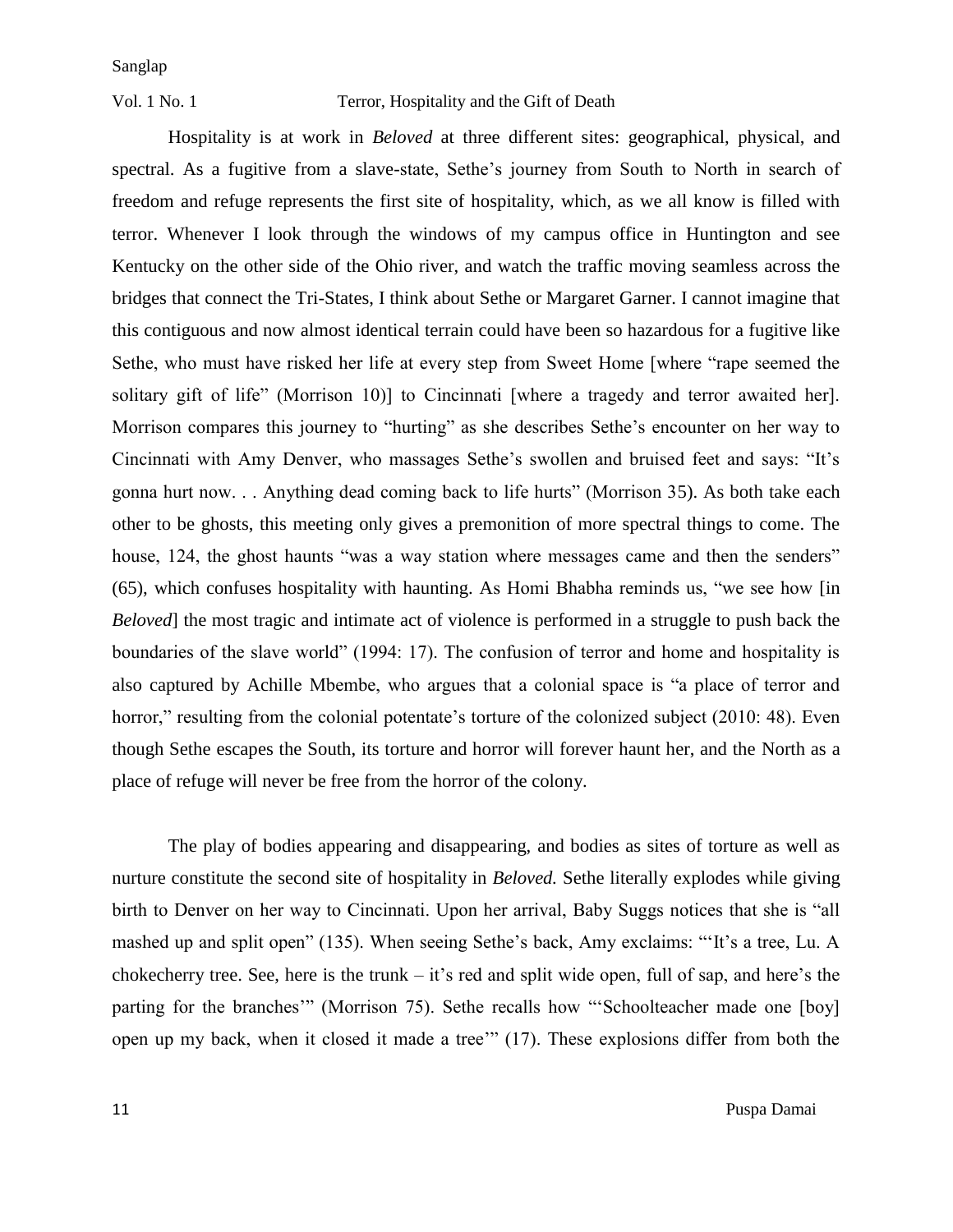#### Vol. 1 No. 1 Terror, Hospitality and the Gift of Death

self-suicidal explosions of terrorists and the explosions carried out in the war on terror as they aim not at achieving martyrdom or at procuring a safe haven for a certain community at the cost of others. Instead these explosions indicate opening oneself – both physically as well as emotionally – so that the other can be born and find a place of refuge in the world. Splitting open, exposing oneself to the other and making oneself vulnerable, as Emmanuel Levinas would put, constitute being hospitable to the other in *Beloved.* In *Otherwise Than Being*, Levinas defines vulnerability as the non-initiative and passive "anarchy of the Good" (Levinas 75). This passive sensibility of having been offered without any holding back is "what all protection and all absence of protection already presuppose: vulnerability itself" (Levinas 75). To be vulnerable is at once to protect and to effect an absence of all protection. Sethe kills her daughter while seeking to protect her children precisely by eliminating all protections for them and herself. Sethe's anarchic good through which she wounds herself in wounding her daughter makes room for Beloved to be received.

Spectrality in *Beloved* represents the third site of hospitality. Morrison herself underscores spectrality by arguing in "The Unspeakable Things Unspoken" (1989) that we must trace "the ghost in the machine" of American literature to articulate its silences and absences (Morrison 11). Critics who discuss Morrison's deployment of ghosts and haunting in *Beloved*  and elsewhere believe that for Morrison "the visionary artist or writer serves as a medium" in order to make it "possible for the surviving spirit of African cultural traditions to manifest itself on the physical plane" (Mullen, 2000: 627). Though many believe that "*Beloved* is a ghost story" (Franco, 2006: 416), some contend that this "subgenre" is "an interruption of 'real' history, a bad joke in the middle of a sad story" (Kiely, 1993: 215). Though the novel "brings into daylight the 'ghosts' that are harbored by memory and that hold their 'hosts' in thrall" (Lawrence, 1991: 189), the ghost for some merely represents the gothic or a mystery or fantasy (Skinner, 1997: 89). For some readers, Beloved is not a supernatural being, instead she is "a young woman who has herself suffered the horrors of slavery" (House, 1990: 17). Schroeder distinguishes between the baby ghost and Beloved (Schroeder, 2004: 98); Bailey moves beyond the ghost story to locate in *Beloved* "the haunted house formula" (1999: 8). Avery Gordon discerns new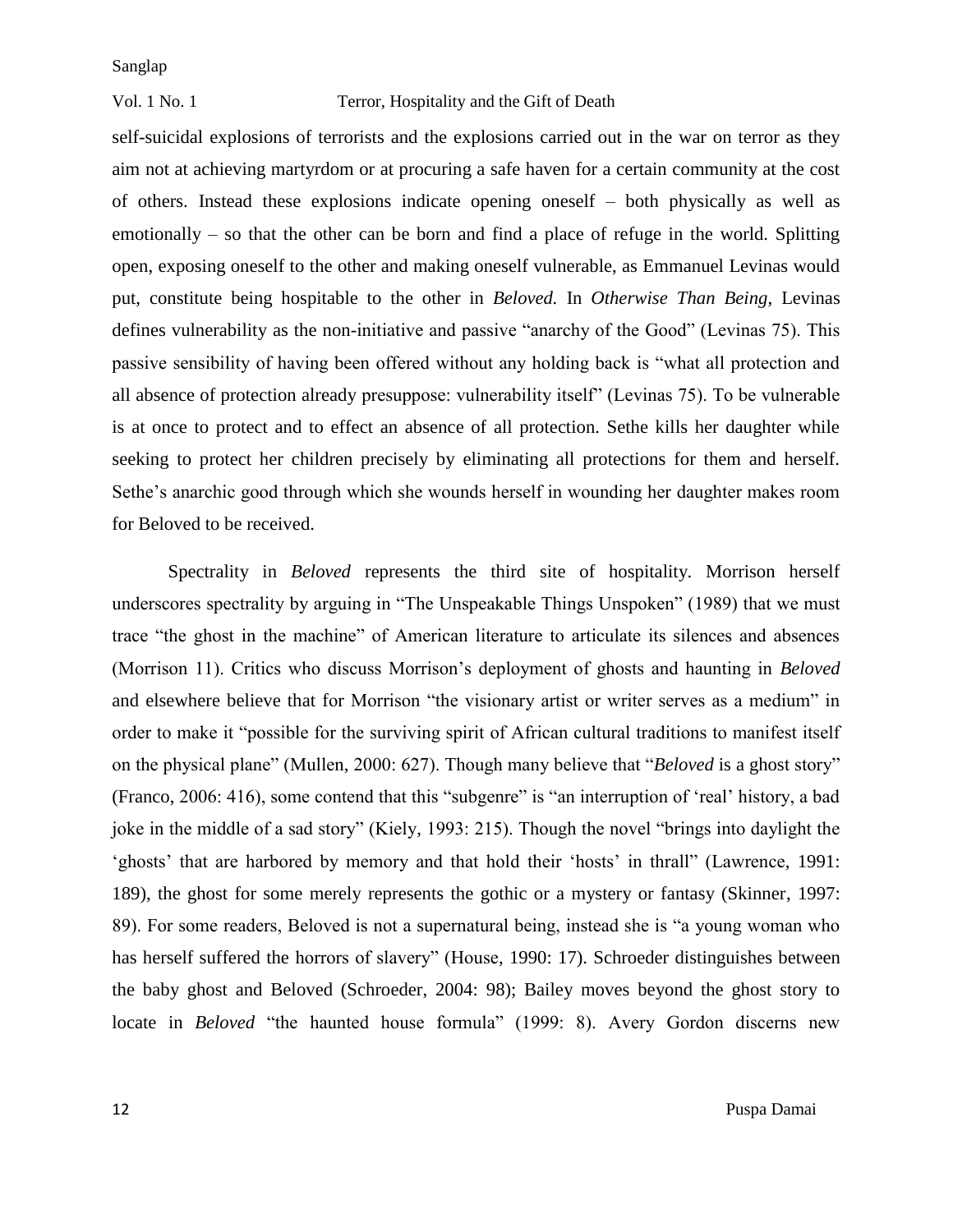#### Vol. 1 No. 1 Terror, Hospitality and the Gift of Death

interconnections between space and spectrality in the novel by noting that in *Beloved* "the ghost's double voice speaks not only of Sethe's dead child but also of an unnamed African girl lost at sea, not yet become an African American" (2008: 140). Deborah Horvitz argues that as a "powerful corporeal ghost who creates matrilineal connection between Africa and America, Beloved stands for every African woman whose story will never be told" (1989: 157).

*Beloved* opens unexpectedly with the ghost – "124 was spiteful. Full of a baby venom" (Morrison 3) – as if the ghost did not give any time to the narrator to properly announce its arrival or as if *it* preceded the act of narrating itself. By beginning with the ghost, Morrison seems to suggest that the ghost is what provides the "ground" for the story; *it* acts as the host to the narrative. A similar unexpectedness surrounds Beloved's appearance in Cincinnati where a "fully dressed woman walked out of the water . . . nobody saw her emerge or came accidentally by. If they had, chances are they would have hesitated before approaching her" (50). A little later in the novel the narrator describes Beloved as a peculiar "guest," and implies that her unexpected and mysterious appearance in town can only be explained in terms of visitation or apparition; and she can only be called a guest. By deploying this figure of the ghost/guest, Morrison suggests that hospitality is unthinkable without first welcoming this ghost who exceeds all expectations and defies any categorization. As her rambling monologue in the novel reveals – "... there is no place where I stop ... I need to find a place to be"  $(210, 213)$  – Beloved cannot share a definitive or bounded place with them. Though preceding the family, the city and the community, Beloved as a guest/ghost/host enables these structures to emerge. That is the reason why Denver starts to dream about the perfect family. "My daddy was an angel man," says Denver, adding that they "should be together. Me, him and Beloved" (208-9).

Sethe once suggested to Baby Suggs that they move out of 124 in order to get rid of the baby ghost. Baby Suggs replied that it would be pointless to move out of the house, for "[n]ot a house in the country ain't packed to its rafters with some dead Negro's grief" (Morrison 5). She adds that they were lucky that the ghost was a baby; if her husband or all of her children were to return, they would worry their "house into evil" (5). Contrary to Baby Suggs' expectations, Beloved seems to combine the ghostly transfiguration of Baby Suggs, her children, Sethe's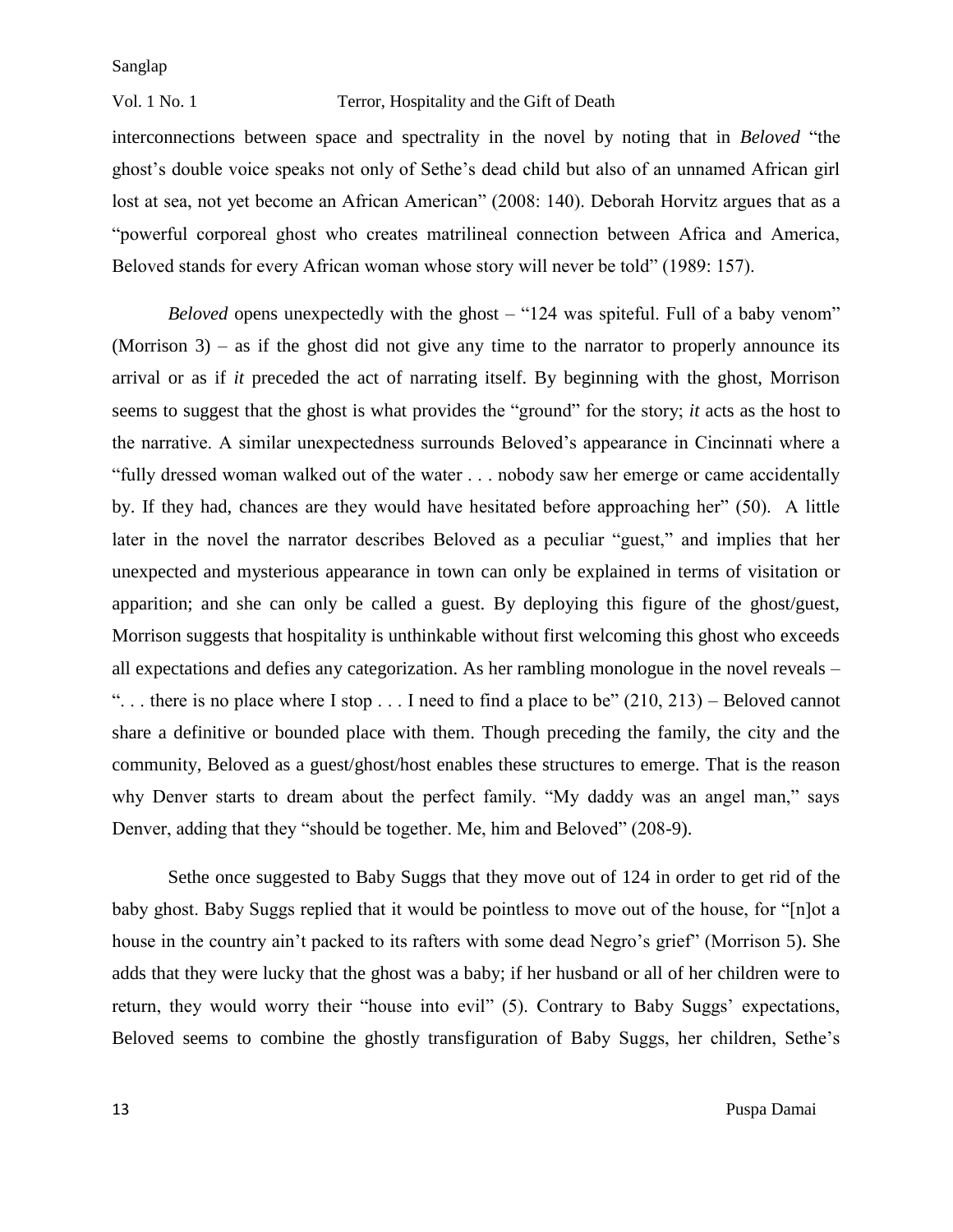#### Vol. 1 No. 1 Terror, Hospitality and the Gift of Death

daughter and many other dead Africans lost to the Middle Passage.<sup>4</sup> Toward the end of the novel, Paul D asks Denver if she thought Beloved was her sister; as if echoing the epigraph with which the novel begins – Sixty million and more – Denver replies: "At times. At times I think she was more" (266). Beloved embodies this ambivalent subjectivity not only straddling across the realm of the living and the dead, individual and collectivity, and mother and daughter but also stretching from the continent of North America to Africa.

The spectral site of hospitality coalesces here with the other two – geographical and physical. The Middle Passage makes a ghostly appearance in Sethe's crossing of the Ohio. Citing a passage after Beloved's "exorcism" in the novel in which Morrison describes how "all trace is gone and what is forgotten is not only the footprints but the water too" (Spivak 275), Gayatri Spivak argues that Morrison's "geological time" represents "the experience of a planetarity" (2003: 88). Exorcism of Beloved undoubtedly implies denial of hospitality to the revenant by the African American community of Cincinnati. Juxtaposing this community is the impossible collectivity of the living and the dead in which emerges a tentative planetarity in spite of or in the wake of the erasure of footprints of the revenant. This collectivity represents the provisional structure of hospitality in the novel. If Beloved's disappearance becomes planetary after her resurrected self vanishes, she represents a threat or terror which is global in scope, and whose specter seems to claim, as Derrida would note, the whole world as its hostage.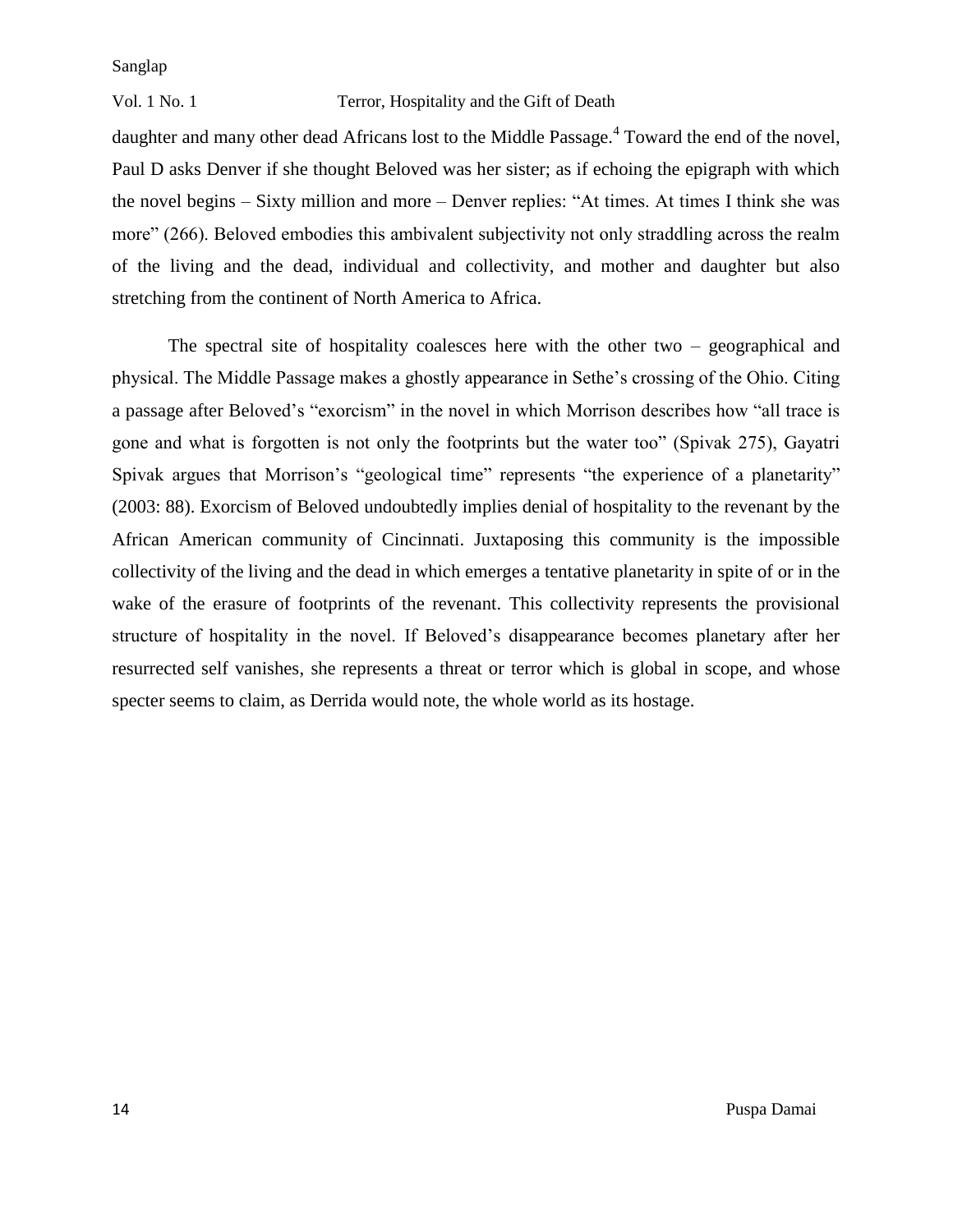#### Vol. 1 No. 1 Terror, Hospitality and the Gift of Death

#### **Notes**

1. The "us versus them" equation finds center-stage in Kevin Borgeson and Robin Valeri's *Terrorism in America* where the authors argue that the "dichotomy" of us versus them not only "demonizes" the out-group it is "a key component" to many "theories of terrorism" (151). Maryam Sakeenah relates this dictum to Huntington's "clash of civilization to argue that "9/11 seemed to verify and prove" Huntington's hypothesis (xvi). The other narrative is a quote from Slavoj Zizek's *Welcome to the Desert of the Real*.

2. Though a fictional work, Morrison's *Beloved* has some historical basis. Referring to Morrison's discovery of Margaret Garner's story in which she killed her child, Marylin Mobley notes that in *Beloved* "history simultaneously becomes both theme and narrative process" (68). For Kader Aki, *Beloved* shows "how history is not over and done with" as it narrates "African American history through non-western eyes" (1). Tally reads *Beloved* as "the reclamation of black history in its fullest array" (xv). It "constructs a parallel between the individual processes of psychological recovery and historical or national process" (Krumholz 107). *Beloved* accommodates inherited culture and history by negotiating between the cultural and historical worlds it inhabits (Rushdy 141).

 3. Bernard Bell defines "neo-slave narratives" as texts in which "black fabulators combine elements of fables, legends and slave narratives to protest racism and justify the deeds struggles, migrations, and spirit of black people" (285). Charles Heglar argues that *Beloved* is a neo-slave narrative, "a form of historical fiction" narrating a "slave woman's story of slavery, freedom and family" (149).

4. Sethe's story of slavery mediated through a mother's infanticide is not only a story based on the tragedy of Margaret Garner's killing of her child; "it is the affirmation and reclamation of the millions of voices lost as the result of the middle passage" (Ivory 31).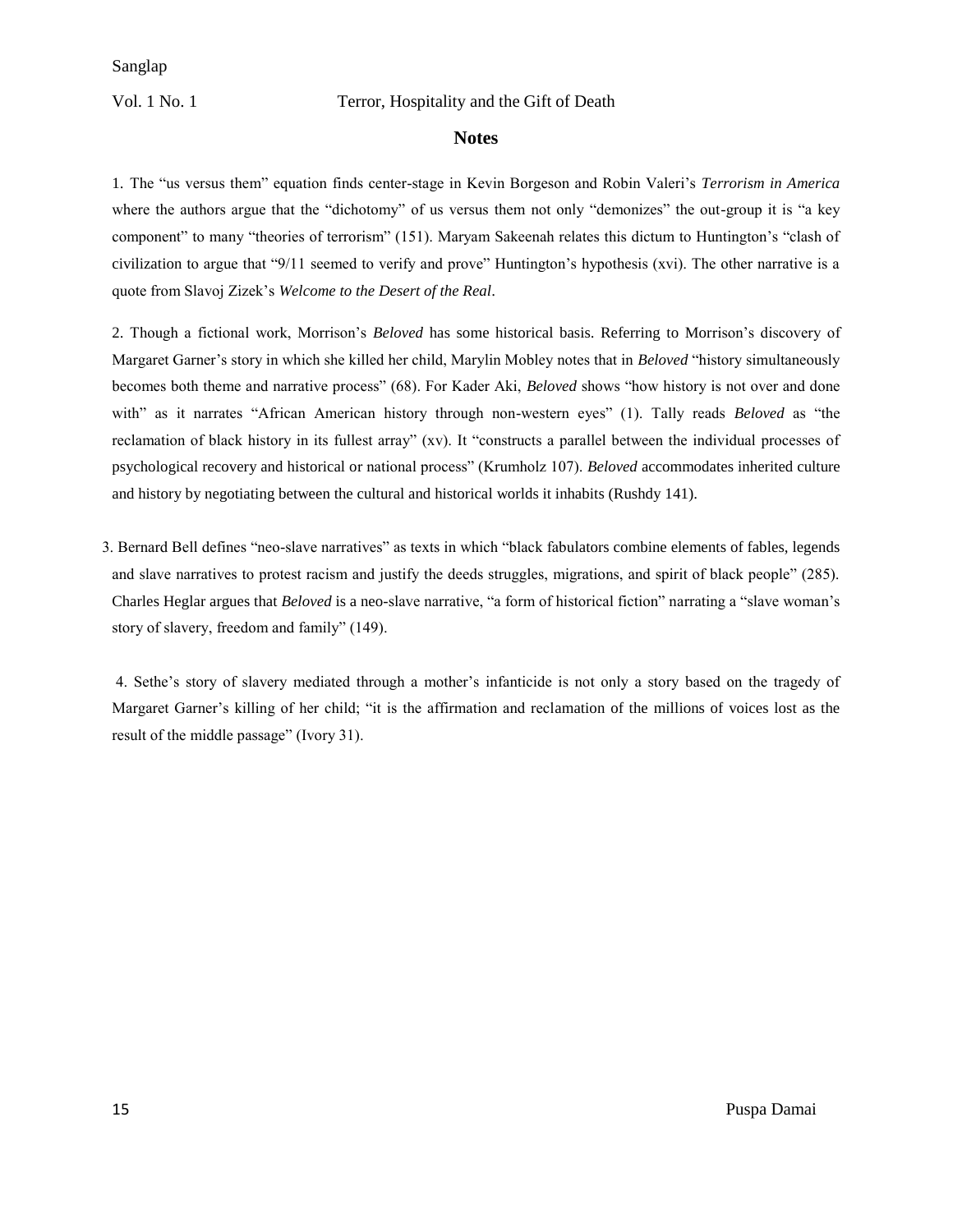#### **Works Cited:**

- Aki, Kader. *It's Not Over - Rememories of a Haunting Past in Toni Morrison's "Beloved."* Norderstedt: GRIN Verlag, 2007. Print.
- Bailey, Dale. *American Nightmares: The Haunted House Formula in American Popular Fiction*. Bowling Green: Bowling Green State University Popular press, 1999. Print.
- Benveniste, Emile. *Indo-European Language and Society*. Trans. Elizabeth Palmer. London: Faber and Faber, 1973. Print.

Bhabha, Homi. *The Location of Culture.* London: Routledge, 1994. Print.

- Borgeson, Kevin and Robin Valeri. "Conclusion." *Terrorism in America*. Sudbury: Jones and Bartlett, 2009. 145-156. Print.
- Dean, Franco. "What we talk about when we talk about Beloved." *Modern Fiction Studies* 52.2 (2006): 415-439. Print.
- Derrida, Jacques. *The Gift of Death.* Trans. David Wills. Chicago: The University of Chicago Press, 1996. Print.
- Derrida, Jacques and Anne Dufourmantelle. *Of Hospitality.* Trans. Rachel Bowlbey. Stanford: Stanford University Press, 2000. Print.
- Derrida, Jacques, Jurgen Habermas and Giovanna Boradori. *Philosophy in the Time of Terror*. Chicago: University of Chicago Press, 2003. Print.
- Gordon, Avery. *Ghostly Matters: Haunting and the Sociological Imagination.* Minneapolis: University of Minnesota Press, 2008. Print.
- Heglar, Charles J. *Rethinking the Slave Narratives: Slave Marriage and Narratives of Henry Bibb and William and Ellen Craft.* Westport: Greenwood Press, 2001. Print.
- Hooks, Bell. *Belonging: A Culture of Place*. New York: Routledge, 2009. Print.
- Horvitz, Deborah. "Nameless Ghosts: Possession and Dispossession in "Beloved." *Studies in American Fiction* 17:2 (1989) 157-167. Print.
- House, Elizabeth B. "Toni Morrison's Ghost: The Beloved Who is Not Beloved." *Studies in American Fiction* 18:1 (1990): 17-26. Print.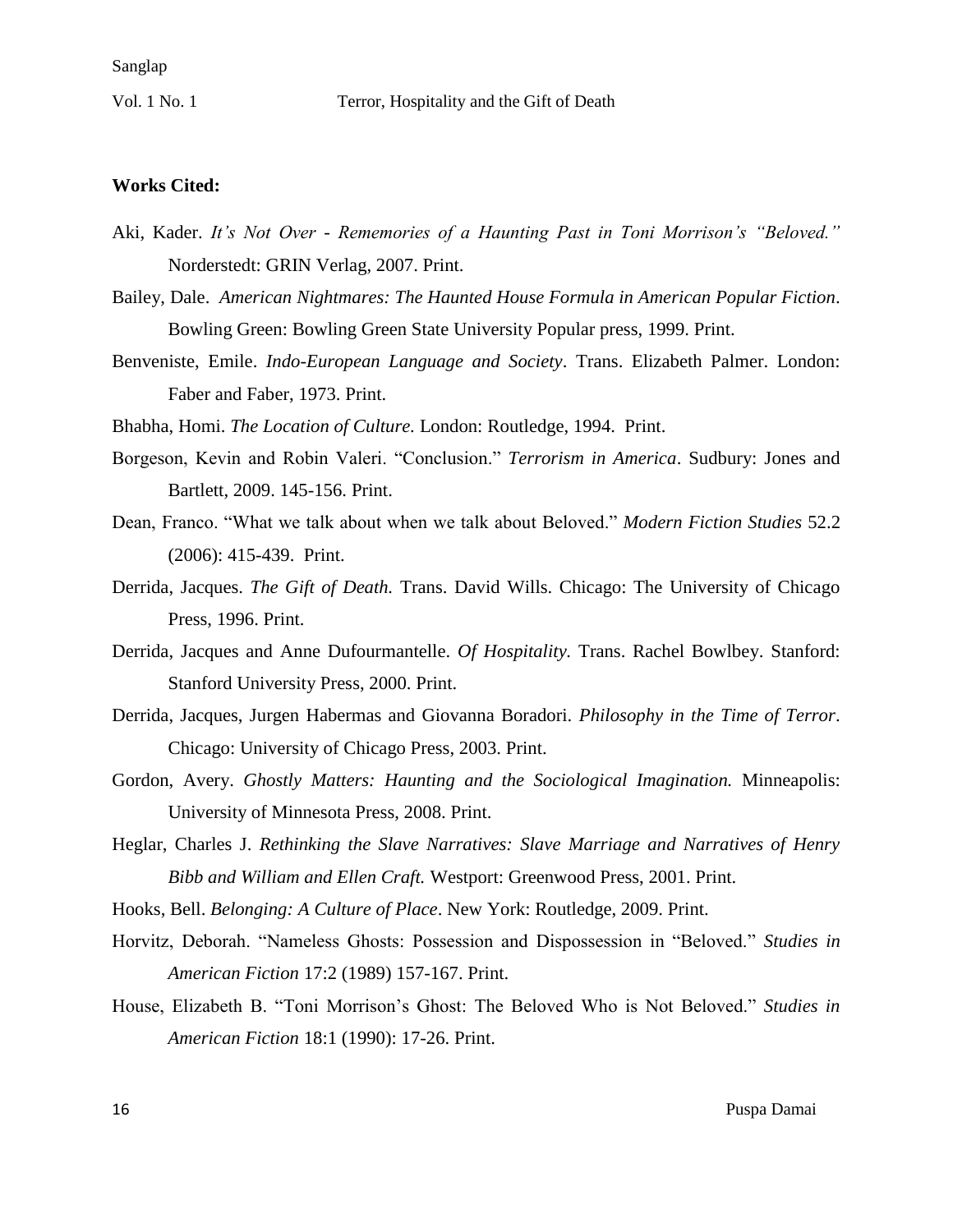Vol. 1 No. 1 Terror, Hospitality and the Gift of Death

- Ivory, James M. "Approaches to Morrison's Work: Postcolonial." *The Toni Morrison Encyclopedia*. Ed. Elizabeth Ann Beaulieu. West Port: Greenwood Press, 2003. 30-33. Print.
- Kiely, Robert. *Reverse Tradition: Postmodern Fictions and the Nineteenth Century Novel.*  Cambridge: Harvard University Press, 1993. Print.
- Krumholz, Linda. "The Ghost of Slavery: Historical recovery in Toni Morrison's *Beloved*." *Toni Morrison's Beloved: a Casebook*. Ed. Andrews, William L., and Nellie Y. McKay Oxford University Press, 1999. 107-126. Print.
- Lawrence, David. "Fleshly Ghosts and Ghostly Flesh: The Word and the Body in 'Beloved.'" *Studies in American Fiction* 19:2 (1991): 189-201. Print.
- Levinas, Emmanuel. *Otherwise than Being or Beyond Essence*. Trans. Alphonso Lingis. Pittsburgh: Duquesn University Press, 2006. Print.
- Lyles-Scott, Cynthia. "A Slave by Any Other Name: Names and Identities in Toni Morrison's *Beloved.*"Bloom, Harold. *Toni Morrison's Beloved*. New York: Infobase Publishing, 2009. Print.
- Mbembe, Achille. "The Colony: Its Guilty Secret and Its Accursed Share." *Terror and the Postcolonial*. Ed. Elleke Boehmer and Stephen Morton. West Sussex: Wiley-Blackwell, 2010. 27-54. Print.
- McDowell, Deborah E. "New Direction for Black Feminist Criticism." *Within the Circle: An Anthology of African American Literary Criticism from the Harlem Renaissance to the Present.* Ed. Angelyn Mitchell. Durham: Duke University Press, 1994. 428-441. Print.

Miller, J. Hillis. "Boundaries in *Beloved*." *Symplokê* Vol 15 No. 1-2 (2007): 24-39. Print.

Mills, Charles W. *The Racial Contract.* Ithaca: Cornell University Press, 1997. Print.

Mobley, Marylin Sanders. "A different Remebering: Memory, History and Meaning in Toni Morrison's *Beloved*." *Toni Morrison.* Ed. Harold Bloom. New York: Chelsea House Publishers, 2005. 67-78. Print.

Morrison, Toni. *Beloved*. New York: Penguin, 1987. Print.

-, "The Pain of Being Black: An Interview with Toni Morrison." *Conversations with Toni Morrison.* Mississippi: UP of Mississippi, 1994. 255-261. Print.